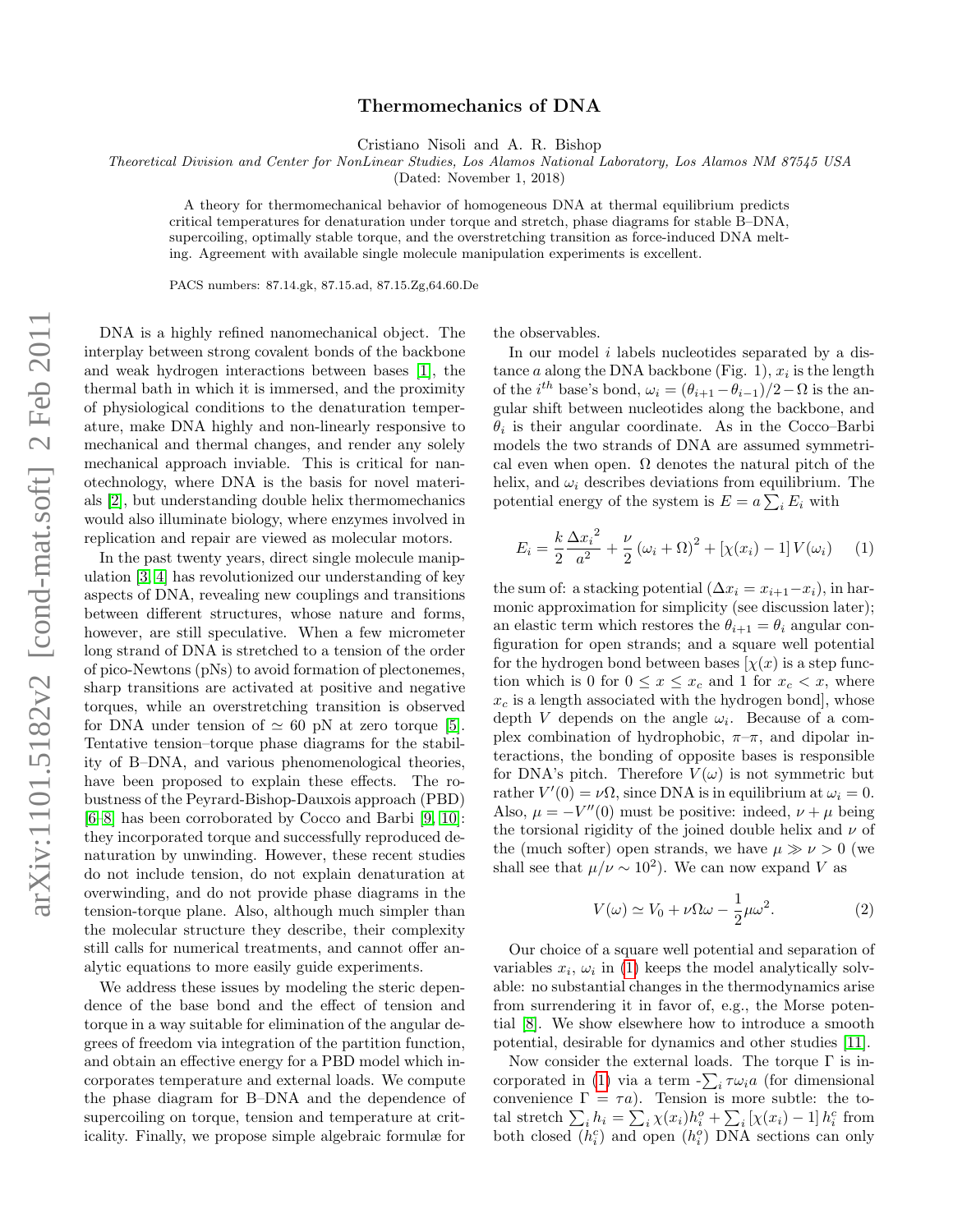

FIG. 1: Schematics of our DNA model showing degrees of freedom and geometrical parameters (Left), closed double helix (Middle), and open strands twisting with bases pointing outwards (Right).

arise from winding/unwinding, since the backbone is effectively inextensible. While elongation due to a change in pitch for the joined double helix is trivially  $(h_i^c + h_0)^2 =$  $h_0^2 - R^2(\omega_i^2 + 2\omega_i\Omega)$  (*R* is the radius of the DNA helix,  $h_0 < a$  the vertical distance between nucleotides), for open sections assumptions are necessary. We speculate that the two backbones twist with bases pointing outwards as in P-DNA (Fig. 1), and therefore the length of openings responds to winding:  $h_i^o = a^2 - r^2(\omega_i + \Omega)^2$ , where  $r < R$  is an effective diameter for the backbone. Below, we will expand these expressions to second order around their stable configurations ( $\omega_i = 0$  for closed,  $\omega_i = -\Omega$  for open sections). All the quantities  $E_i, k, \nu$ ,  $\mu$ ,  $V_0$ ,  $\tau$ , and f have the dimension of a force.

Equilibrium thermodynamics is implemented by integration of  $\exp-\beta(E-\sum_i \tau \omega_i a - \sum_i f h_i)$  over  $\{x_i\}$  and  $\{\omega_i\}$ . Since everything is quadratic in  $\omega_i$ , we can express the product of the gaussian integrals in the angular variables  $\omega_i$  and obtain the partition function

<span id="page-1-0"></span>
$$
Z = e^{-\beta L \Delta} \int \prod_i dx_i e^{-\beta a \left[ \frac{k}{2} \frac{\Delta x_i^2}{a^2} + \tilde{V}(x_i) \right]}
$$
 (3)

for an equivalent PBD model, whose effective potential

<span id="page-1-2"></span>
$$
\tilde{V}(x_i) = [\chi(x_i) - 1] \left[ \tilde{V}_0 + \tilde{\Omega}\tau - \frac{1}{2} \frac{\tilde{\mu}}{(\tilde{\nu} + \tilde{\mu})\tilde{\nu}} \tau^2 \right]
$$
(4)

incorporates explicitly the effect of the external torque  $\Gamma = a\tau$ , and also of f, through the tension-increased torsional rigidities  $\tilde{\mu} = \mu + mf$ ,  $\tilde{\nu} = \nu + nf$ , and the pitch under tension  $\tilde{\Omega} = \Omega - \frac{\rho}{\tilde{\nu} + \tilde{\mu}} f$ . Also, the depth of the effective potential in the absence of external torque,  $\tilde{V}_0 = V_0 - \frac{T}{2a} \ln \frac{\tilde{\nu} + \tilde{\mu}}{\tilde{\nu}} - \frac{1}{2} \nu \Omega^2 - v f + \frac{\tilde{\nu} + \tilde{\mu}}{2} \left( \Omega - \tilde{\Omega} \right)^2$ , is weakened by tension  $f$  and entropically by temperature T. The term  $\Delta = -\frac{T}{2a} \ln \frac{2\pi T}{a\tilde{\nu}} - \frac{1}{2} \tilde{\nu} \Omega^2 - v f - \Omega \tau - \frac{1}{2\tilde{\nu}} \tau^2$ from [\(3\)](#page-1-0), while irrelevant for the phase diagram, must be kept when computing supercoiling.  $L = Na$  is the length of the DNA. There are then purely geometrical parameters:  $m = \frac{R^2}{gh}$  $\frac{R^2}{ah_0}+\frac{R^4}{ah_0^3}$  $\frac{R^4}{ah_0^3}\omega_0^2 - n, n = \frac{r^2}{a^2}, o = \frac{R^2}{ah_0}$  $\frac{R^2}{ah_0}\Omega,$  $v = 1 - \frac{h_0}{a}$ , where  $R \ (\simeq 10 \text{ Å})$  is the radius of the DNA



<span id="page-1-3"></span>FIG. 2: Predicted critical surface for denaturation of B–DNA in  $(T)$ , torque  $(\Gamma)$  and tension  $(f)$  obtained from  $(7)$ . Solid lines on the surface correspond to critical lines at fixed torque Γ plotted in Fig. [5.](#page-3-10)

molecule,  $h_0$  ( $\simeq$  3.4 Å) the elevation between consecutive nucleotides,  $a \approx 7$  Å) their distance along the backbone, and  $\Omega = 2\pi/10$  the pitch of DNA: these are established geometrical values for B–DNA, but our formalism works, mutatis mutandis, for A– and Z– forms.

The expression for  $Z$  in  $(3)$  is exact within our model, and the resulting PB problem (or PBD if anharmonicity is included) is amenable to numerical transfer matrix treatment. Here we will proceed analytically. In the continuum limit and neglecting an irrelevant equipartition factor,  $Z$  in  $(3)$  can be written as

$$
Z \propto e^{-\beta L \Delta} \text{ Tr } e^{-L\hat{H}}, \tag{5}
$$

proportional to the trace of the operator

<span id="page-1-4"></span>
$$
\hat{H} = -\frac{1}{2k\beta}\partial_x^2 + \beta \tilde{V}(x_i).
$$
\n(6)

Torque, tension and temperature enter the potential [\(4\)](#page-1-2), and the critical surface corresponds [\[6\]](#page-3-5) to the disappearance of the bound state  $\epsilon_B$  for H, or

<span id="page-1-1"></span>
$$
\tilde{\Omega}\tau - \frac{1}{2} \frac{\tilde{\mu}}{(\tilde{\nu} + \tilde{\mu})\tilde{\nu}} \tau^2 - vf + \frac{o^2 f^2}{\tilde{\nu} + \tilde{\mu}} + \n+ \frac{T_D^2 - T^2}{\epsilon x_c} + \frac{1}{2a} (T_D l - T\tilde{l}) = 0,
$$
\n(7)

where  $\epsilon = 8kx_c/\pi^2$  has the dimension of an energy,  $l =$  $\ln[(\nu+\mu)/\nu]$  and  $\bar{l} = \ln[(\tilde{\nu}+\tilde{\mu})/\tilde{\nu}]$  are pure numbers, and  $T_D^2 = \epsilon x_c[V_0 - \frac{T_D}{2a} \ln \frac{\nu + \mu}{\nu} - \frac{1}{2}\nu \Omega^2]$  is the denaturation temperature in the absence of torque or tension.

Figure [2](#page-1-3) shows our predicted critical surface of stable B–DNA in the space of  $\Gamma$ , f and T. There are only a few parameters to fit: an accepted value for the denaturation temperature is  $T_D = 350$  K [\[12\]](#page-3-11); we show below from data on torque-winding experiments that  $\mu = 10^3$  pN. Choosing the remaining three parameters as  $\epsilon x_c = 45$ pNÅ,  $\nu = 24$  pN and  $n = 0.3$ , provides a remarkably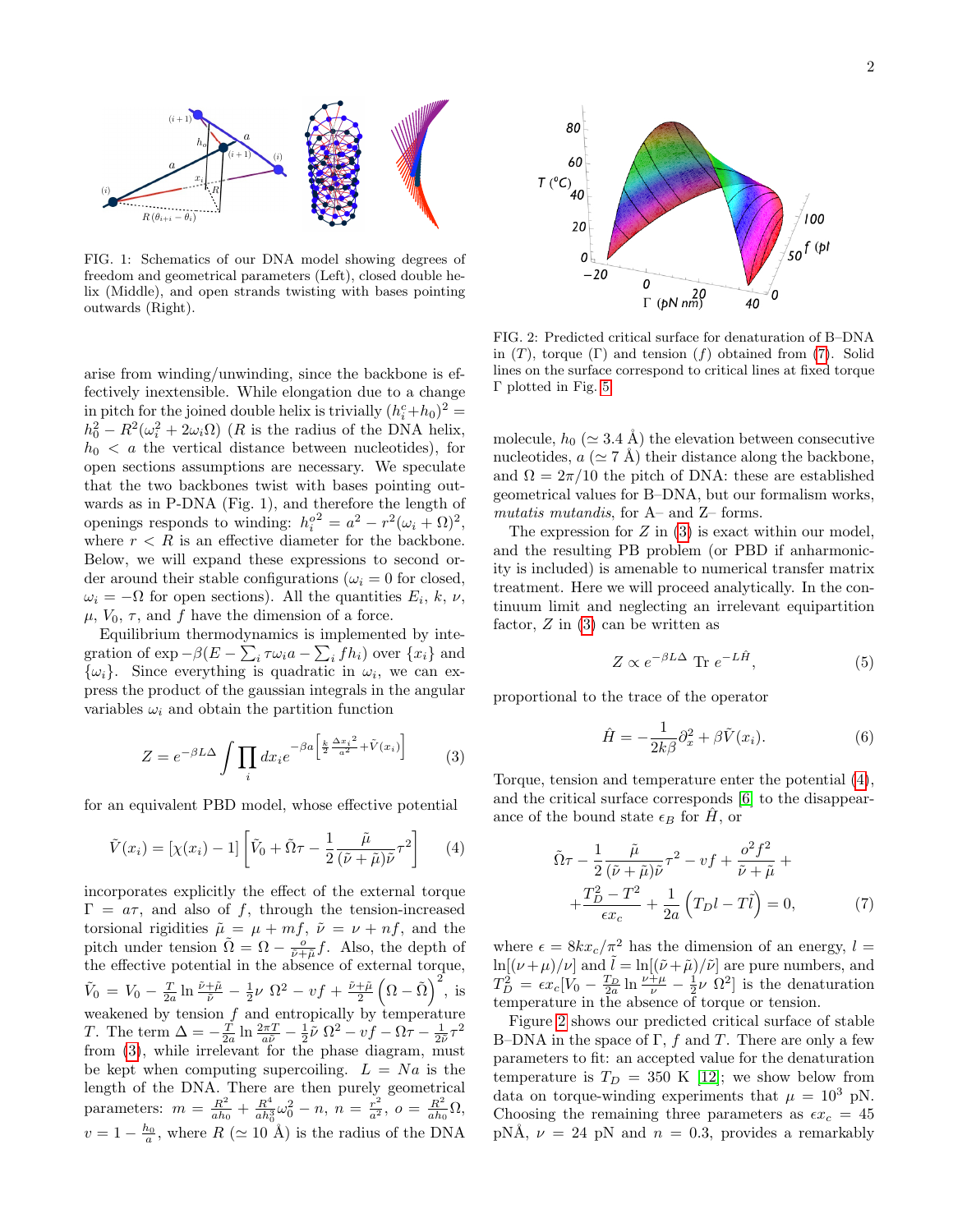

<span id="page-2-0"></span>FIG. 3: Predicted critical lines for denaturation at different temperatures. The region enclosed by each line corresponds to stable B–DNA at that temperature. Points are experimental data from single molecule manipulation [\[5\]](#page-3-4), square corresponds to the well known overstretching transition ( $\Gamma = 0$ ,  $f = 60$  pN).  $T_D = 350$  K = 77 °C, the denaturation temperature, is critical at zero external load: but even at temperatures of  $T_D$  or higher (inset), B-DNA can be stable in an interval of applied positive torque. Solid (dotted) straight line indicates  $\Gamma_m = a\tilde{\nu}\tilde{\Omega}$  (its approximation  $\Gamma_m = 11 + 0.092f$ ), the middle point between critical torques, which also corresponds to the highest critical temperature at given tension.

good fit for 10 experimental data points (20 numbers) [\[5\]](#page-3-4) in the f vs.  $\Gamma$  phase diagram of Fig. [3.](#page-2-0) The skewness of the critical lines can be quantified: from [\(7\)](#page-1-1) one finds for  $\Gamma_m = (\Gamma_c^+ + \Gamma_c^-)/2$ , the middle point between critical torques at given tension,

<span id="page-2-1"></span>
$$
\Gamma_m = a \frac{\tilde{\mu} + \tilde{\nu}}{\tilde{\mu}} \tilde{\nu} \tilde{\Omega} \simeq a\nu \Omega + f\left(n\Omega - \frac{\partial \nu}{\mu}\right), \quad (8)
$$

independent of temperature. As [\(8\)](#page-2-1) reveals, skewness results from backbones twisting under torque: it would be erroneously negative for  $r = 0$ . With the above parameters,

<span id="page-2-2"></span>
$$
\Gamma_m / (\text{pN nm}) = 11 + 92 \times 10^{-3} \, f / (\text{pN}). \tag{9}
$$

Equations [\(8,](#page-2-1) [9\)](#page-2-2) along with experimental data for DNA that place melting at  $f = 15$  pN, for  $\Gamma_c^+ = 34$  pN nm,  $\Gamma_c^- = -10$  pN nm and at  $f = 60$  pN, for  $\Gamma_c^+ = 33$  pN nm [\[5\]](#page-3-4), predict melting at zero torque and tension  $f = 60$ pN (blue square in Fig. [3\)](#page-2-0) in good agreement with the observed overstretching transition. Our analysis implies a force-induced melting [\[13\]](#page-3-12) rather than a transition to a double helix with distortions [\[14\]](#page-3-13). A positive torque stabilizes DNA even at temperatures above denaturation (Fig [3,](#page-2-0) inset), a property exploited by thermophile bacteria living at high temperatures [\[1\]](#page-3-0). As expected, negative



<span id="page-2-3"></span>FIG. 4: Predicted critical temperature as function of torque for stretched DNA at different tensions (0,15, 30, 45, 60, 75, 80, 85 90 pN). Points are experimental data from single molecule manipulation  $[5]$  performed at 23 °C. Squares correspond to the overstretching transition ( $\Gamma = 0, f = 60$ pN) at 23<sup>o</sup>C and denaturation ( $\Gamma = 0$ ,  $f = 60$  pN) at  $T_D = 77$  °C. The maximal critical temperature for a given stretch is achieved under external torque  $\Gamma_m(f)$  given by [\(8\)](#page-2-1), and is 91 <sup>o</sup>C at zero tension and  $\Gamma_m = 11$  pN nm.

torque destabilizes DNA, a mechanism exploited in biology for DNA opening and replication.

Under a given stretch, the critical temperature increases (decreases) under positive (negative) torque, as shown in Fig. [4.](#page-2-3) From  $(7)$  we see that  $T<sup>c</sup>$  is maximized at  $\Gamma = \Gamma_m(f)$ , which therefore induces the most stable configuration at any temperature, for a certain tension f. The highest temperature B–DNA can withstand is achieved under zero tension and positive torque  $\Gamma_m = a\nu \Omega = 11$  pN nm, and corresponds to  $T_m^c = 91$  °C.

DNA supercoils for packaging inside cells. This corresponds to small positive or negative torques; in that biological regime, the critical temperature decreases monotonically with an applied tension, in fact linearly, with slope independent of the applied torque or degree of supercoiling. Yet, for torques larger than about 32 pN nm, a regime accessible to single molecule manipulation experiments and potentially useful in nanotechnology, the maximal critical temperature corresponds to a non-zero tension, suggesting that at low temperatures and large torques DNA can be stabilized by tension (Fig. [5\)](#page-3-10).

The average change in pitch is given by  $\langle \omega \rangle$  =  $L^{-1}\beta^{-1}\partial_{\tau}\ln Z = \tau/\tilde{\nu} - \Omega - T\partial_{\tau}\epsilon_B$  ( $\epsilon_B$  is the bound state of the hamiltonian [\(6\)](#page-1-4), whereas the remainder comes from  $\Delta$ ). At the critical point, we find

<span id="page-2-4"></span>
$$
\langle \tilde{\omega}_c \rangle = \omega_D - \frac{\omega_D}{\Omega} \frac{\Gamma_c}{a\tilde{\nu}} + \left( 1 + \frac{\omega_D}{\Omega} \right) \frac{a^{-1} \Gamma_c - of}{\tilde{\mu} + \tilde{\nu}} \simeq \frac{\Gamma_c}{a\tilde{\mu}}, \ (10)
$$